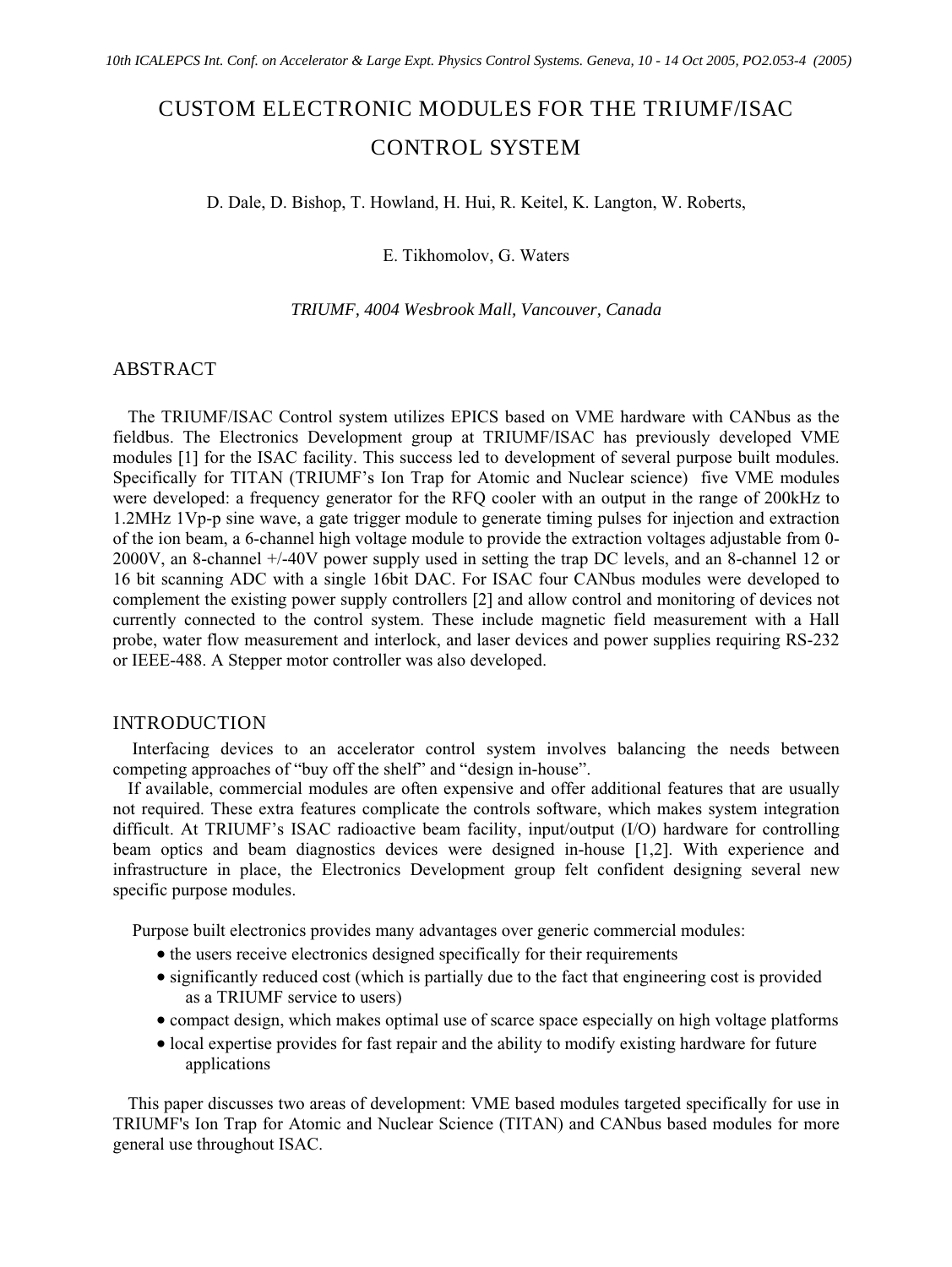#### VME HARDWARE FOR TITAN

#### *Requirements*

The TITAN facility consists of a gas-filled linear Radio Frequency Quadrupole (RFQ) Paul trap, which provides beam to either a charge-breeding Electron Beam Ion Trap (EBIT) or a Penning trap for precise mass measurements [3]. The TITAN project's RFQ device will be used to cool and bunch a 60keV ion beam taken from the ISAC radioactive beam facility. This section describes work on this RF cooler portion of TITAN.

The RF cooler is driven by a 600V 3MHz square wave driver [4]. This driver requires a reference frequency, which is dependent on the ions to be trapped. The driver also requires that the power supply voltage be adjusted dependent on the RFQ frequency. A trap is created by breaking the RFQ into segments; each having a different DC voltage applied creating a longitudinal electrostatic potential profile, which is added to the RF field.

The RF cooler functions in two modes, a forward extraction mode, in which the cooled bunch is extracted downstream, or a reverse extraction mode where the cooled bunch is extracted back upstream. These two modes require several sequentially timed triggers. In the primary forward extraction mode, ions are trapped for a period of time  $(\sim 100 \text{ msec})$  then the bunch is ejected downstream  $(\sim 15 \text{ µsec})$ . After the ejection, the ion bunch is slowed to the transport potential. In the reverse extraction mode, two additional events are required. Before the bunch is ejected, the deceleration electrodes at the front of the cooler must be disabled and the deflector plates energized to bend the bunch.

 At present, the TITAN RF cooler is operating in a test stand using forward extraction only. The RFQ and the entire EPICS IOC system is biased up to 60 kV. This simplifies connection to the devices of the cooler system.

In order to satisfy the listed requirements, the following VME modules were developed:

- Frequency Generator
- ' Gate Trigger Module
- ' 6 Channel High Voltage Power Supply
- 8 Channel Low Voltage Power Supply
- ' 8-Channel ADC

#### *Frequency Generator*

The Frequency Generator uses an existing module designed for use in a different experiment [5]. The original design generated a complex modulated swept signal. By modifying the firmware this module is able to provide single fixed frequencies. The module generates a RFQ frequency ( $f_{RFO}$ ) between 200kHz and 1.2MHz and an associated Power Supply Driver frequency  $(f_{\text{PSD}})$  based on the formula fp<sub>SD</sub> = (0.21249  $\times$  f<sub>RFQ</sub>) + 59871 Hz (see [4]). Only two of the four outputs of the original module are used for TITAN. The maximum output levels are  $\pm 0.5$  volts into 50 ohms. The signals are synthesized digitally using an Analog Devices AD9857 Direct-Digital-Synthesizer. An external signalsquaring module generated the required TTL pulses from the module's sinusoidal output. The VME form factor is 6U, single-width.

#### *Gate Trigger Module*

The Gate Trigger Module provides sequenced outputs for the TITAN RFQ extraction timing. The cycle can be started with a pulse into either of the trigger inputs or with an internal oscillator. For the case of a forward extraction, the ejection pulse width can be adjusted from 30 nanoseconds up to 164 microseconds, with a repetition rate from 1 to 127 Hz. The beam energy conversion pulse can be delayed from 30 nanoseconds to 164 microseconds and the width varied from 30 nanoseconds to 164 microseconds. The VME form factor is 6U, single-width.

#### *6 Channel High Voltage Power Supply*

The High Voltage Power Supply module provides the trap and ejection voltages for the last three segments of the RF cooler. The module also supplies voltage to the exit steering plates. Plug-in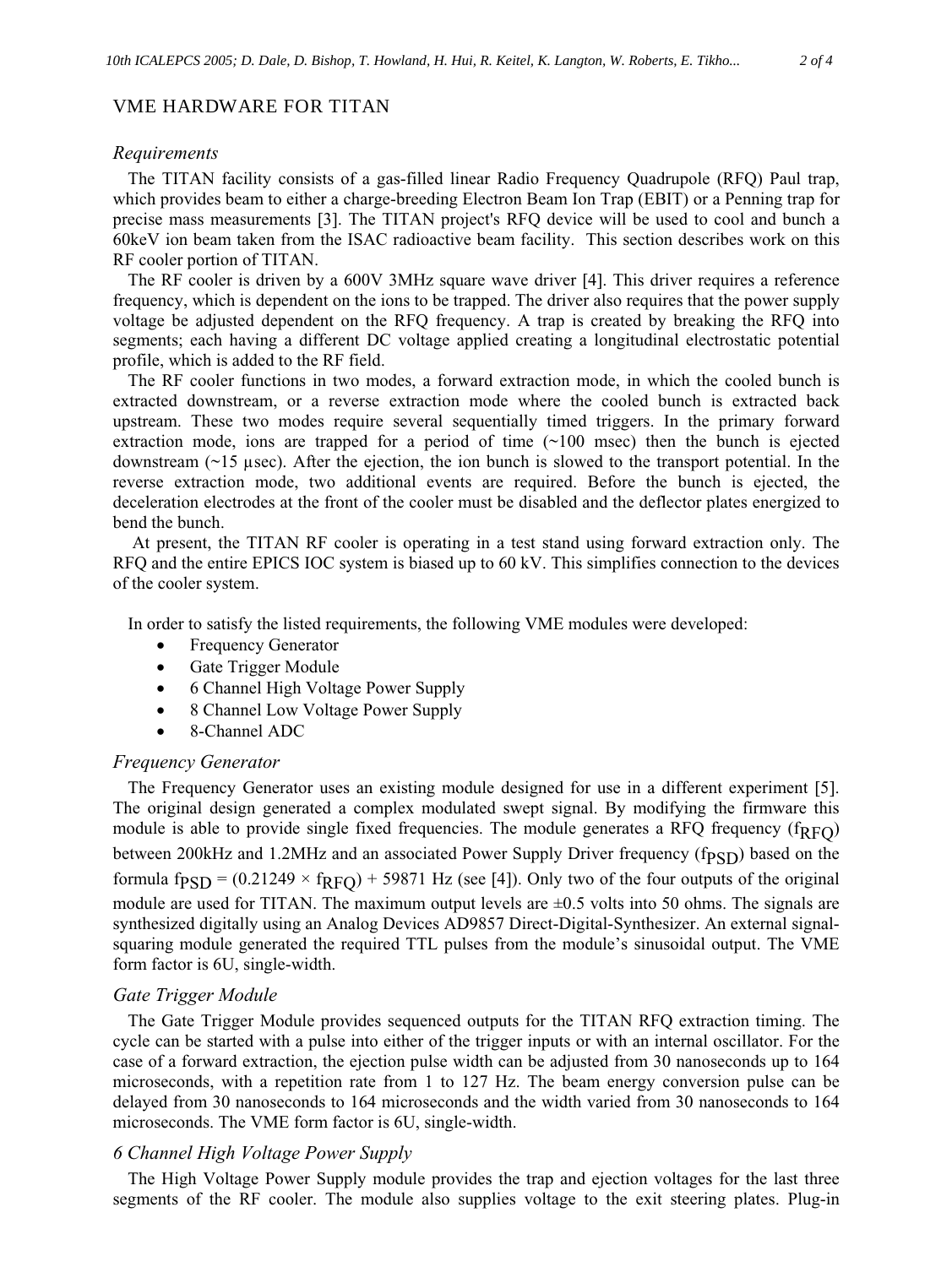commercial [6] HV supply sub-modules provide six channels of variable output voltage. The voltage range and polarity for each channel depends on the installed sub-module. The sub-module ranges of 500, 1000, 1500 volts and 2000 V with current capability of up to 1mA are available. Each channel can be controlled and monitored from the VME interface or the front panel. The VME form factor is 6U, double-width.

# *8 Channel Low Voltage Power Supply*

The Low Voltage Power Supply module supplies DC voltages to the 21 centre segments of the RF cooler. Each of the eight channels provides a variable voltage with a range of +/-40 V, although higher voltages can be configured by changing output sub-modules. An external  $+/48$  V power supply must be provided. The 16-bit output voltage is achieved by the use of high voltage operational amplifiers. Each channel has both 16-bit voltage and current read-back. The VME form factor is 6U, single-width. Three modules are used in TITAN.

# *8-Channel ADC*

The ADC module provides auto-scanning 12 or 16 bit (via a component change) differential analogue input. Each channel is digitized into a separate 4K acquisition buffer up to a maximum conversion rate of 40 kHz. Conversion rates are individually configurable for all channels. Analogue inputs are connected via the front panel with BNC Twinax connectors.

 In addition, a 16-bit +/-10V DAC is provided. This DAC is configured manually via the front panel to monitor either one of the eight ADC channels. A seven-segment display indicates the source of the DAC output.

Each ADC channels has eight selectable gain ranges:

- $\bullet$  Gain 1  $+/$ -10V
- $\bullet$  Gain 10  $\quad$  +/-1V
- Gain  $100 +/-100$ mV
- Gain  $1000 +/-10$ mV

The VME form factor is 6U, single width.

# CANBUS HARDWARE FOR ISAC

# *HallProbe Controller*

The Hall Probe controller module is intended as an inexpensive readout device for commercial Hall Sensors. It monitors magnetic fields in beamline dipole magnets and aids operators in beamline tuning. Hall sensor excitation and signal conditioning functions are incorporated into the module, which digitizes the conditioned field value. The result, converted to engineering units, is reported through a CANbus link to the EPICS control system. The control system selects field ranges and displays module status.

#### *Water flow Controller*

The eight-channel water flow controller was designed to replace an existing TRIUMF module which suffered from CPU-resets during Ion Source sparking. The module counts pulses from Proteus water [7] flow paddle wheels, converts the flow rate into engineering units (litres/min) and reports the rates to an EPICS IOC via CANbus. It also provides low flow trip contact closures. The module uses a microprocessor to calculate flows and handle CANbus communications, but uses a Complex Programmable Logic Device (CPLD) for the critical interlock function eliminating the susceptibility to sparking.

#### *RS-232/GPIB/IEEE-488 Controller*

Although the ISAC controls group discourages the use of devices with RS-232 or IEEE-488 control, there is increasing demand from experiments and facility engineers to provide this type of control. The new Charge State Booster requires a very stable high voltage power supply. The manufacturer, FUG [8], would not guarantee the stability using an external reference with an analogue controller. Instead, they recommended using their RS-232 interface with an internal 16-bit DAC. Since all of the power